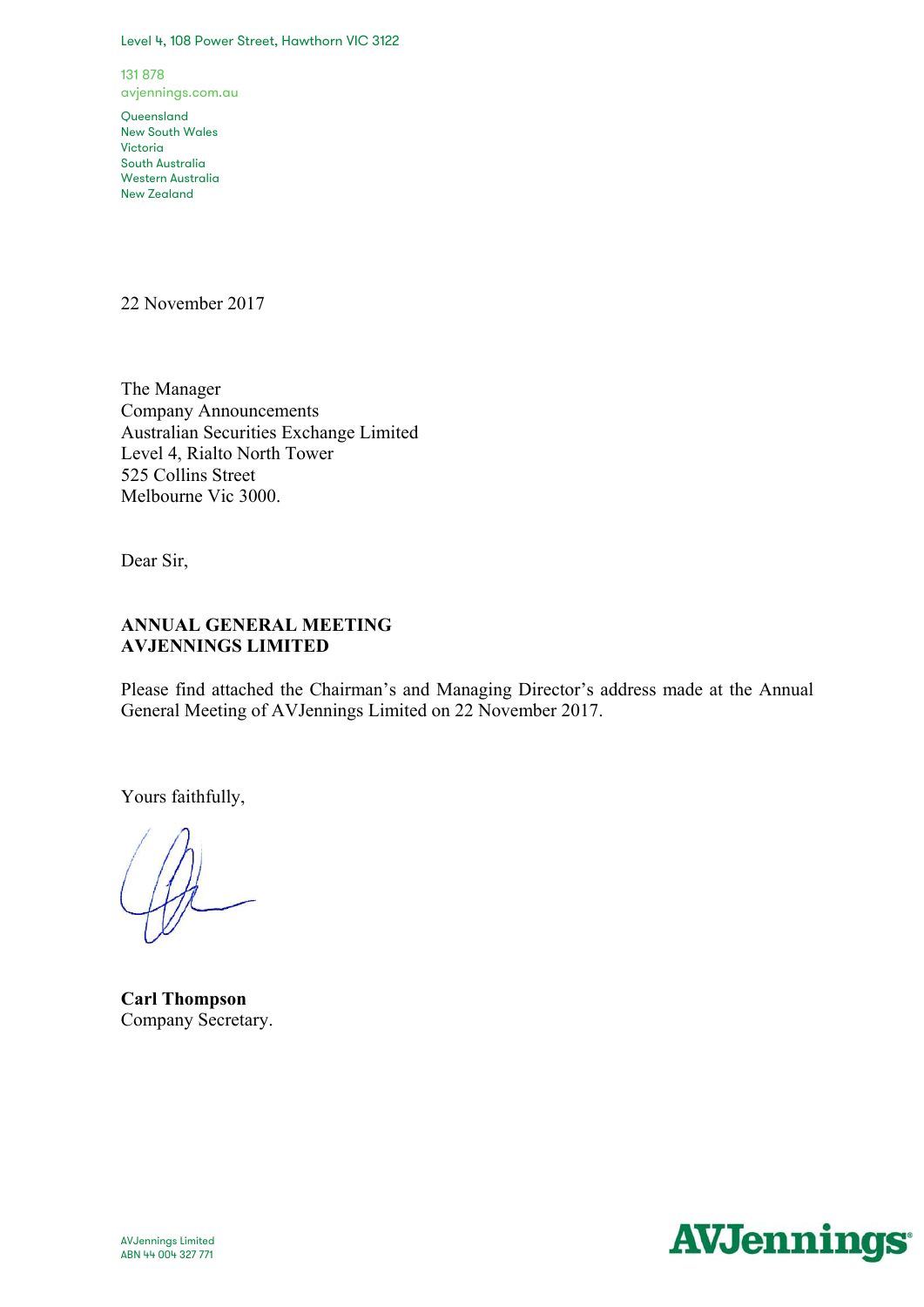

# **AVJENNINGS LIMITED – ANNUAL GENERAL MEETING CHAIRMAN AND MANAGING DIRECTOR ADDRESSES WEDNESDAY, 22 NOVEMBER 2017**

### **CHAIRMAN'S ADDRESS – Mr Simon Cheong**

Good morning ladies and gentlemen. As Chairman of the Board, Chair of the meeting and a fellow shareholder, I am delighted you could attend today. There is a quorum present so I declare this meeting open.

Firstly, I would like to introduce my fellow Directors. They are:

- Mr Jerome Rowley who is an independent Director and Deputy Chairman of the Board
- Mrs Elizabeth Sam a non-executive Director
- Mr Peter Summers the Company's Managing Director and Chief Executive Officer
- Mr Bobby Chin an independent Director
- Mr Bruce Hayman an independent Director
- Mr Teck Poh Lai an independent Director
- Mr Tan Boon Leong a non-executive Director

Mr Carl Thompson who is the Company Secretary is also in attendance, as well as Mr Mark Conroy, from Ernst and Young, the Company's External Auditor.

Also here today are a number of senior executives and staff.

I will now provide a brief overview of AVJennings' performance during the year and Peter Summers will then expand on this by discussing our business operations and the current environment in which we operate.

Following Peter's address, there will be a general forum for questions and comments. I will then proceed with the meeting's formal agenda as set out in the Notice of Meeting.

AVJennings continues to be one of the most recognised residential property development companies in Australia.

The scale of your Company continues to grow. The breadth of our geographic and product diversification continues to differentiate us from our peer group.

We operate in the major urban growth corridors in every Australian mainland state and Auckland, NZ. We provide a diverse product mix from land only and built form including detached homes, town homes and low rise apartments. And we continue to deliver affordable residential housing.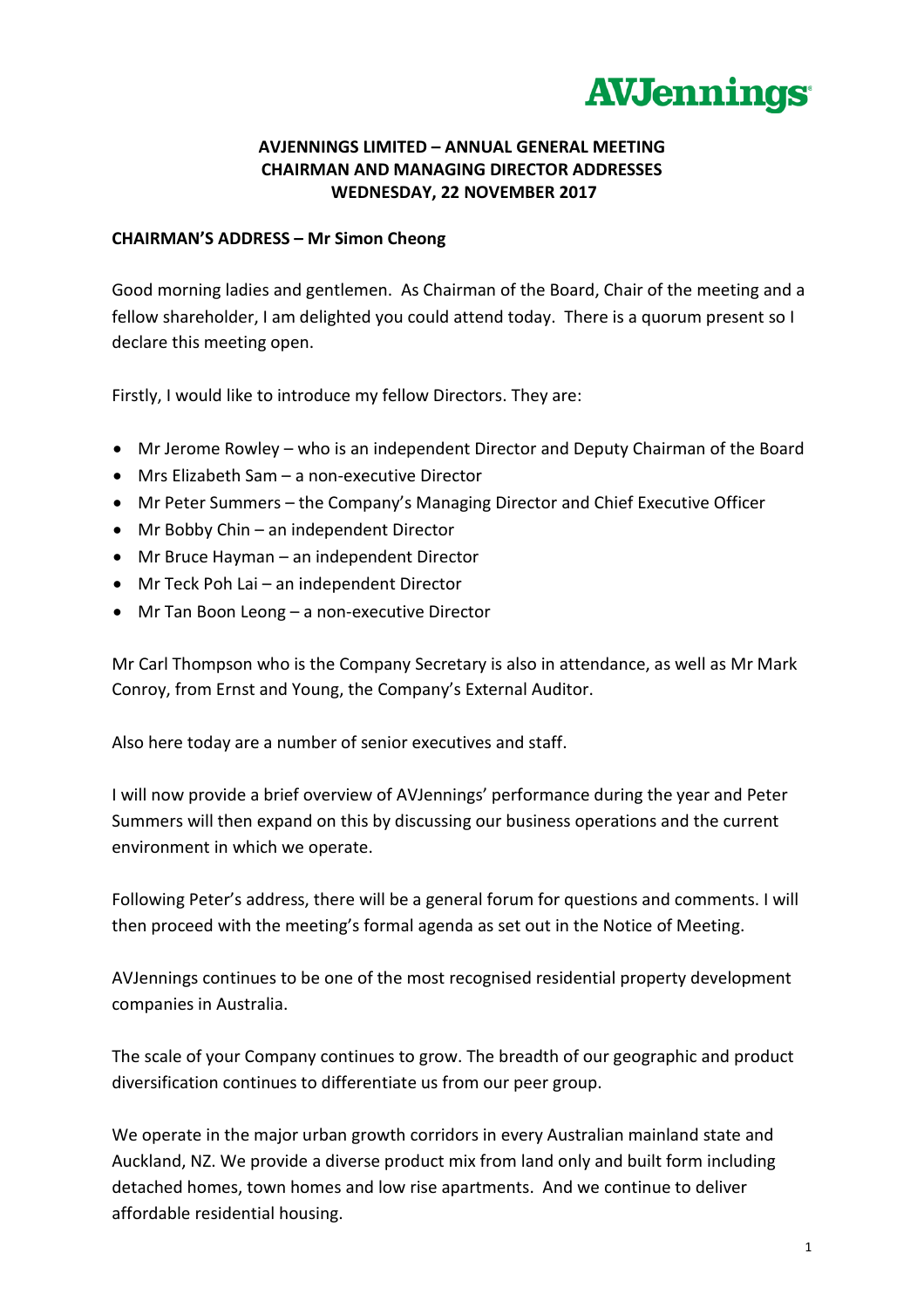The Company had enjoyed strong increases in profit in 2014, 2015 and 2016, but this time last year I advised you, my fellow shareholders, that project timings and changes to our production mix would impact on the timing of revenue recognition, and dampen our results.

The Company's before tax profit of \$51 million was broadly in line with market expectations, it was 13.2% down on last year.

I will leave it to Peter to expand on this during his presentation. However, for now let me just say underlying business momentum remains strong. In the past financial year, the Company signed contracts for 1,843 lots which was up on the prior year.

Work-in-progress rose 28.6% to 2,161 lots and the Company's average share of revenueper-contract increased by 18.7% to \$292,000.

This value creation and solid operating momentum, combined with a positive economic outlook, gave the Directors the confidence to maintain a full year fully franked dividend of 5 cents per share.

Over the past four years, the Company has generated solid growth in revenue and profitability and improved the quality of its inventory, management, and production processes, enabling it to create substantial shareholder value through the payment of fully franked dividends, share price and NTA growth.

There continues to be strong drivers for residential property in the Company's key markets. The interest rate environment is likely to remain comparatively low for the foreseeable future, the employment outlook remains stable and positive population growth remains at historically high levels.

There continues to be an under supply of detached, semi-detached and low rise apartments in Sydney, Melbourne, Brisbane and Auckland.

Price growth is still occurring in some residential communities in these markets but it is likely to be offset to some extent by competition and increased construction costs.

Peter will talk more about our commitment to affordability, but suffice to say, providing quality, affordable housing in places where people want to live, has been our core business for more than 85 years.

Despite obstacles to achieving affordability, we are proud of the fact the average price of an AVJennings home is well below the first quartile of house prices in our major capital cities.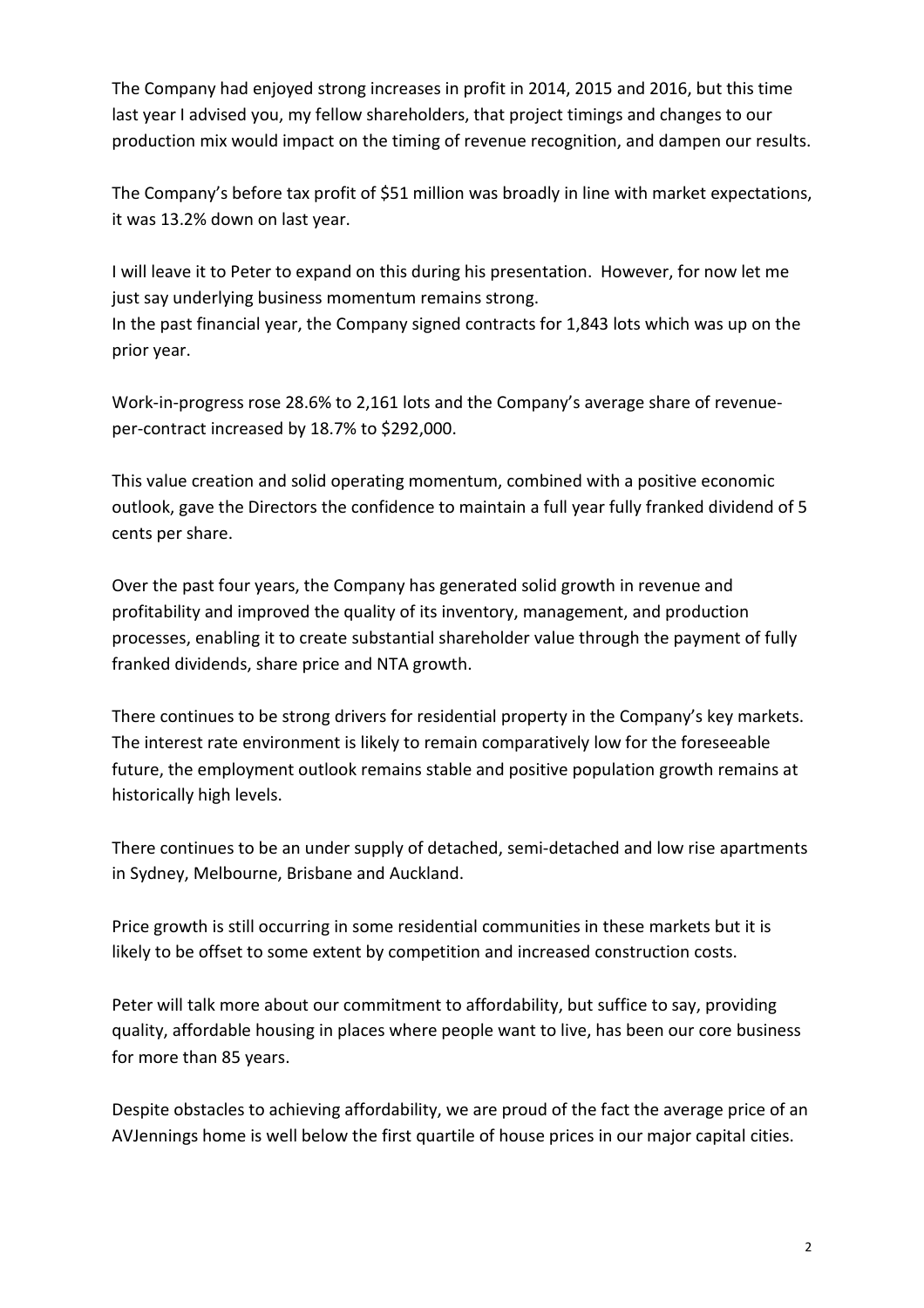AVJennings remains a Company that is strategic rather than opportunistic or speculative. The Board and Management have demonstrated a willingness to make bold decisions, with the aim of delivering consistently good shareholder returns.

I want to thank our staff for their unwavering commitment to ensuring the Company enjoys sustained success. Our people are some of the best in the industry and we continue to recruit not only for skills but for values.

As Chairman, I would also like to thank my fellow Directors for their active engagement and invaluable contributions during the year. Their wise counsel and business acumen enables the Board to appropriately balance oversight and guidance in the interests of all stakeholders. Additionally, I would like to welcome to the Board Mr Boon Leong Tan, who joined us through the year and is up for election today and I thank Mr David Tsang, who left us during the year, for his service and contributions to the Company.

And finally, my sincere thanks to my fellow shareholders, some of whom are here today.

# **MANAGING DIRECTOR'S ADDRESS – Mr Peter Summers**

Good morning everyone. As Simon mentioned in his Chairman's Address, the 2017 financial year was one of transition in many ways.

There are four things I will cover with you this morning. They are:

- Firstly, the transition happening in our business;
- Secondly, the outlook for the residential real estate market. It remains positive and traditional trends in the market are returning;
- Thirdly, I will discuss the disappointing government policy settings; and finally
- I will highlight the good progress AVJennings is already making on key developments this year. I emphasise we're in control of our future and we're delivering.

But before we look at the last financial year let's go back a little further.

After a long period of difficult trading conditions, recent years have seen much more favourable conditions for the Company.

This saw us increase activity levels quite strongly. For example, at 30 June 2017 we had 2,161 lots under production compared to 715 lots at 30 June 2013, a strong and deliberate increase of 202%.

There are two points to be made about this. The first is how poor market conditions were in Australia a few years back. The GFC, coupled with weaker consumer confidence, higher inflation and a stronger mining sector provided little benefit for sectors like education, health, agriculture, tourism and housing. It is important that the unusual, almost rare,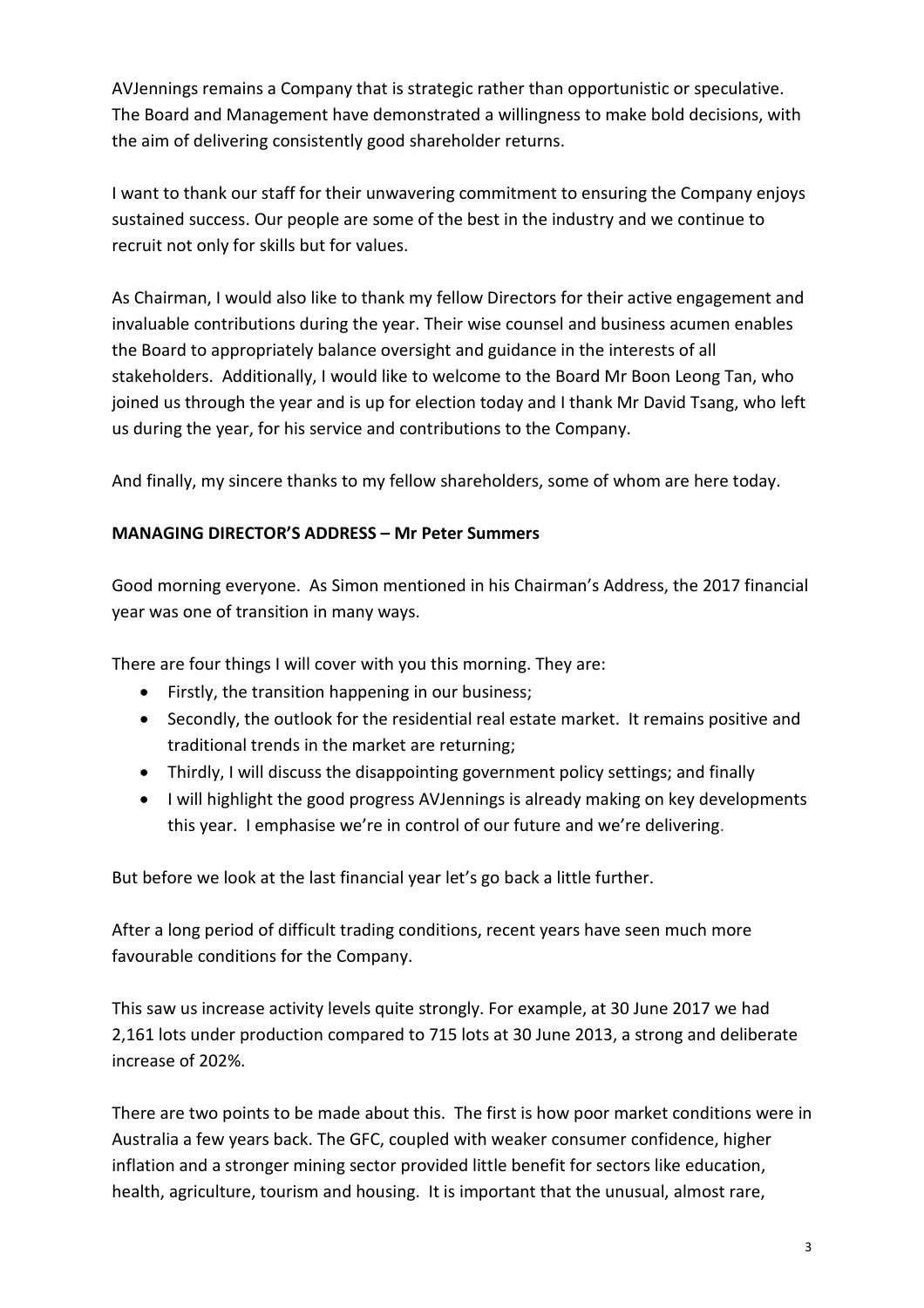nature of these circumstances is understood and these previous production levels are not used as a reference point for where the future may take us.

The second point is more obvious. The type of increased activity I outlined above is significant by any measure.

However, at some stage there becomes a maturing of these levels. Production starts to catch up to capacity and barriers relating to infrastructure constraints become a factor. This point was highlighted at this meeting last year.

Whilst overall, existing projects continued to perform well, growth rates from these projects started to slow and even deteriorate as these projects completed.

Our transition from results dominated by these existing projects to newer acquisitions, was and is vital to both fill the gap from completing projects but also provide a platform for new growth.

To put this transition in context, we started only one new project in 2016. Reported results were therefore very strongly related to existing projects. In 2017, we started 6 projects and we anticipate we will commence up to another 5 before the end of the 2018 financial year.

While some financial benefits from the new projects were realised in financial year 2017, and these will increase in 2018 they will be strongest in 2019, 2020 and beyond.

The nature of residential property is that the commencement of new projects is rarely smooth and rarely short in terms of the time required. So whilst the 2017 financial year saw considerable value creation through achieving critical planning milestones; the physical commencement of projects and in some cases good pre-sales; a significant proportion of this value creation was not reflected in the profit result for the year.

Frustratingly, some of this was due to unnecessary delays in planning approvals. But it is also just a function of larger scale property development and we will see the benefits coming through in coming years.

In terms of market conditions, let me start with a deeper analysis of the increase in work in progress levels. An increase of 202% is dramatic. But it has been dramatic because of the long period of depressed market conditions that preceded it. And to some extent it has been confined to the markets of Sydney and Melbourne, in Australia, and Auckland in New Zealand.

As we move forward we will see those stronger markets moderate in terms of growth rates but not by much and more in terms of price growth than volumes.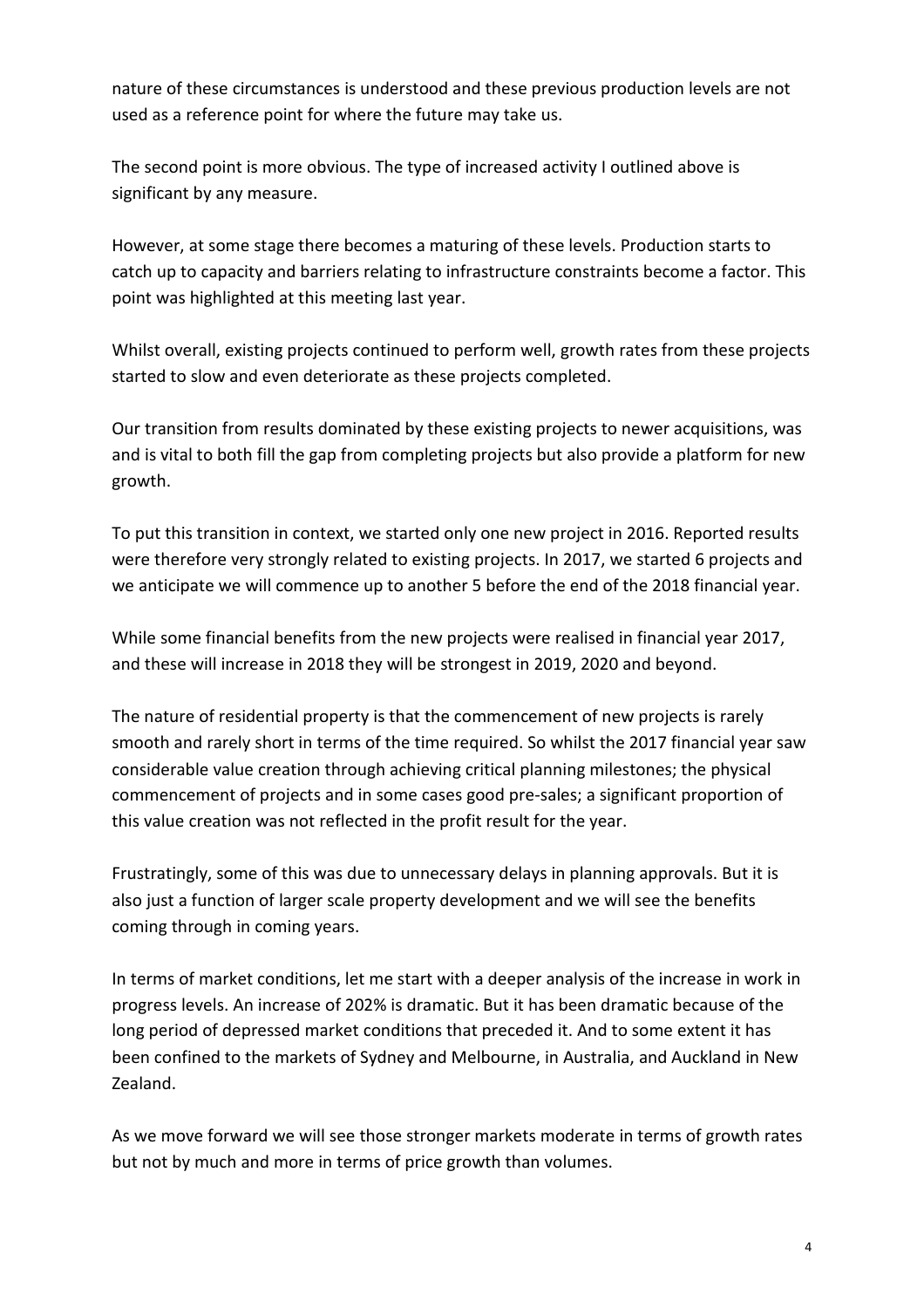Those states which haven't been as strong, Queensland and certainly South Australia and Western Australia, have transitioned out of a mining dominated economy more slowly.

However, as more traditional trends in Australian residential markets return, we will see those states better placed to compete with the states that have more maturing cycles.

So what we see in front of us are the current strong markets continuing to be strong even if that means lower growth. It is also likely that existing slower markets will improve.

I make these comments in the context of traditional housing markets which is where AVJennings operates. These markets have been driven by basic needs and fundamentals, not speculation. As the issue of supply has yet to be solved in those traditional areas of the housing market, we expect that conditions will remain strong.

And at least in the short term, we see that undersupply issue being supported by interest rates remaining at historically low levels, stronger employment and a continuing growing population.

What I have described above are all basic and understandable outcomes. There is an important lesson in all of this. What can seem extreme in the short term can seem more even and logical when looked at over a broader period. We look at the true drivers and for some time that has been the significant undersupply of housing.

We hope governments at all levels have learnt from the past. Unfortunately they continue to react with a focus on demand. They also see property as the funding solution for government revenues.

On the issue of land supply there continues to be inconsistent policy and actions. These problems are exacerbated by unfair and opportunistic taxation policies. An example is, on one of our recent projects, Lyndarum North, Government taxes and charges represent 29% of the price paid by customers. This, unfortunately is now fairly typical across Australia.

These policy and tax settings are affecting everyday Australians, especially the younger generation who are dealing with the lack of affordable housing these policy inadequacies have created.

We know how important housing and community is. Whilst we will continue to raise our concerns in this area we will make it a priority to focus on what is in our control.

That is to make available affordable, quality housing as fast as possible. The new projects we have, or will soon commence, provide the perfect opportunity to do this at even higher levels. This is what will benefit everyday Australians and New Zealanders as well as provide growing returns for our shareholders.